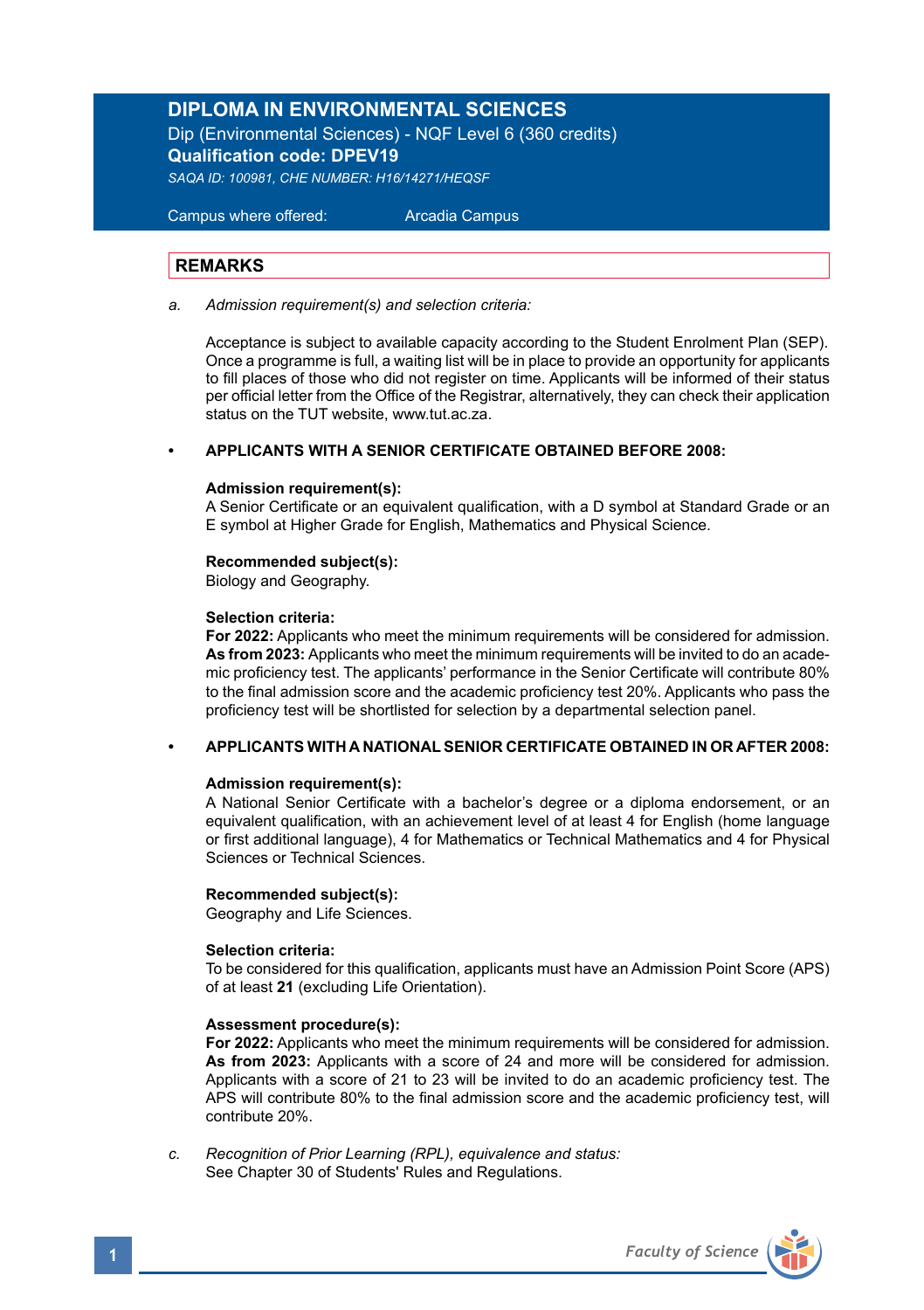- *d. Intake for the qualification:* January only.
- *e. Presentation:* Day classes.
- *f. Minimum duration:* Three years.
- *g. Exclusion and readmission:* See Chapter 2 of Students' Rules and Regulations.
- *h. WIL in Environmental Sciences I:* See Chapter 5 of Students' Rules and Regulations.

# **CURRICULUM**

| <b>FIRST YEAR</b>                        |                                          |              |               |                               |  |  |  |
|------------------------------------------|------------------------------------------|--------------|---------------|-------------------------------|--|--|--|
| <b>CODE</b>                              | <b>MODULE</b>                            | <b>NOF-L</b> | <b>CREDIT</b> | <b>PREREQUISITE MODULE(S)</b> |  |  |  |
| 11P105X                                  | Communication for Academic<br>Purposes   | (5)          | (10)          |                               |  |  |  |
| CPL105X                                  | <b>Computer Literacy</b>                 | (5)          | (10)          |                               |  |  |  |
| GCH105D                                  | General Chemistry I                      | (5)          | (24)          |                               |  |  |  |
| GMA105D                                  | <b>General Mathematics I</b>             | (5)          | (24)          |                               |  |  |  |
| GPH105D                                  | <b>General Physics I</b>                 | (5)          | (24)          |                               |  |  |  |
| <b>INI125D</b>                           | Information Literacy I<br>(block module) | (5)          | (2)           |                               |  |  |  |
| <b>LFI125X</b>                           | Life Skills I (block module)             | (5)          | (2)           |                               |  |  |  |
| <b>FIRST SEMESTER</b>                    |                                          |              |               |                               |  |  |  |
| AEP115D                                  | Applied Environmental Practice I         | (5)          | (6)           |                               |  |  |  |
| <b>EVB115D</b>                           | Environmental Biology I                  | (5)          | (6)           |                               |  |  |  |
| <b>SECOND SEMESTER</b>                   |                                          |              |               |                               |  |  |  |
| <b>EVE115D</b>                           | <b>Environmental Farth Studies I</b>     | (5)          | (6)           |                               |  |  |  |
| EVM <sub>115</sub> D                     | Environmental Management I               | (5)          | (6)           |                               |  |  |  |
| TOTAL CREDITS FOR THE FIRST YEAR:<br>120 |                                          |              |               |                               |  |  |  |

# **SECOND YEAR**

| <b>CODE</b>        | <b>MODULE</b>                                                        | <b>NOF-L</b> | <b>CREDIT</b> | <b>PREREQUISITE MODULE(S)</b>        |
|--------------------|----------------------------------------------------------------------|--------------|---------------|--------------------------------------|
| AEP206D<br>ELP206D | Applied Environmental Practice II<br>Environmental Legal Practice II | (6)<br>(6)   | (20)<br>(20)  | Applied Environmental Practice I     |
| EPS206D            | <b>Environmental Pollution</b><br>Science II                         | (6)          | (20)          | General Chemistry I                  |
| EVB206D            | <b>Environmental Biology II</b>                                      | (6)          | (20)          | Environmental Biology I              |
| EVE206D            | Environmental Earth Studies II                                       | (6)          | (20)          | <b>Environmental Earth Studies I</b> |
| <b>EVM206D</b>     | Environmental Management II                                          | (6)          | (20)          | Environmental Management I           |
|                    | TOTAL CREDITS FOR THE SECOND YEAR:                                   | 120          |               |                                      |

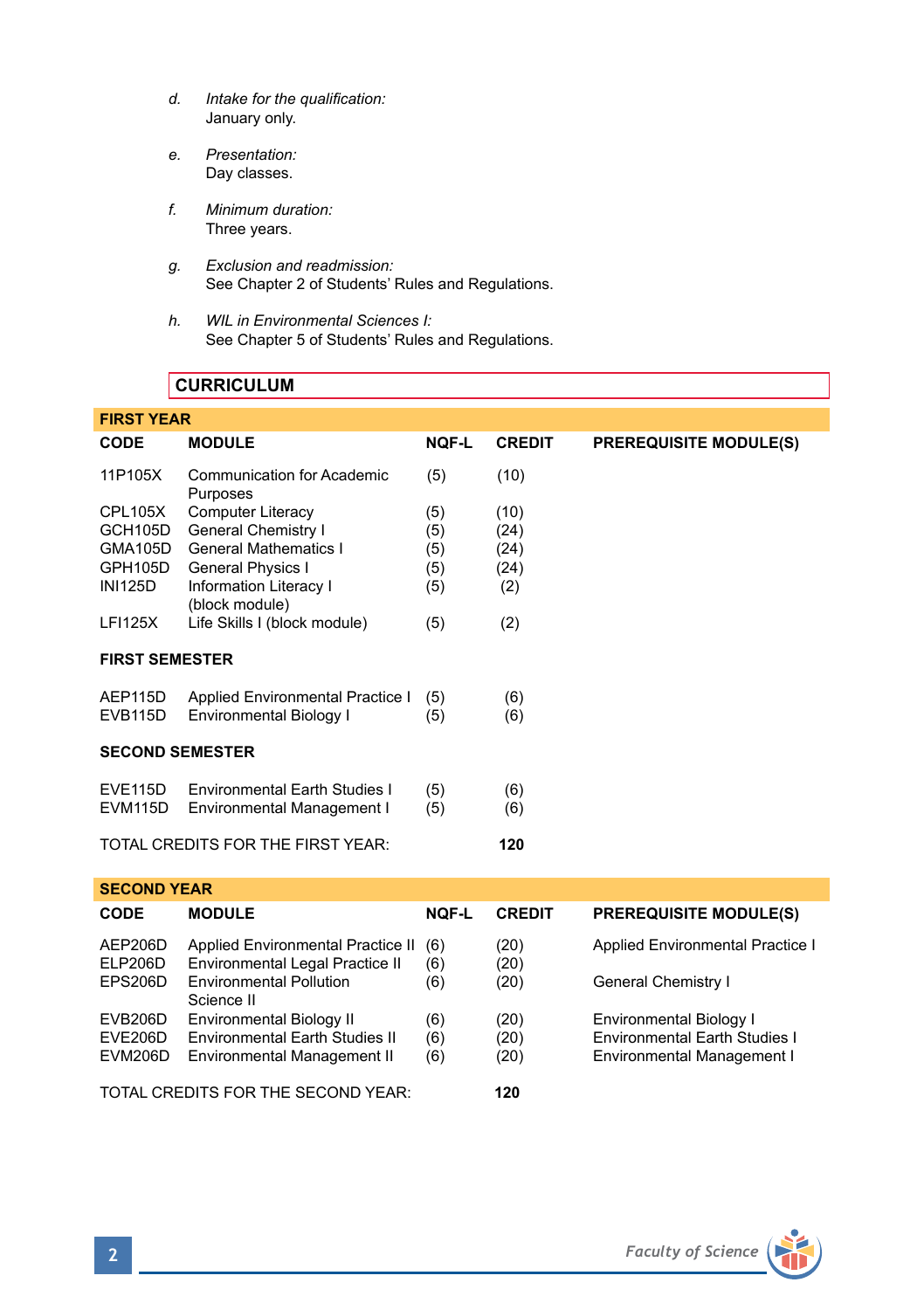| CODE                                                    | <b>MODULE</b>                                                                           | <b>NQF-L</b> | <b>CREDIT</b> | <b>PREREQUISITE MODULE(S)</b>                                                  |  |  |  |
|---------------------------------------------------------|-----------------------------------------------------------------------------------------|--------------|---------------|--------------------------------------------------------------------------------|--|--|--|
| <b>FIRST SEMESTER</b>                                   |                                                                                         |              |               |                                                                                |  |  |  |
| AEP316D<br>EPS316D                                      | Applied Environmental Practice III (6)<br><b>Environmental Pollution</b><br>Science III | (6)          | (15)<br>(15)  | Applied Environmental Practice II<br><b>Environmental Pollution Science II</b> |  |  |  |
| EVB316D<br>EVM316D                                      | Environmental Biology III<br>Environmental Management III                               | (6)<br>(6)   | (15)<br>(15)  | Environmental Biology II<br>Environmental Management II                        |  |  |  |
| <b>SECOND SEMESTER</b><br>On completion of all modules. |                                                                                         |              |               |                                                                                |  |  |  |
|                                                         | WES316D WIL in Environmental Sciences I                                                 | (6)          | (60)          |                                                                                |  |  |  |
|                                                         | TOTAL CREDITS FOR THE THIRD YEAR:                                                       |              | 120           |                                                                                |  |  |  |
|                                                         | TOTAL CREDITS FOR THE QUALIFICATION:                                                    |              | 360           |                                                                                |  |  |  |
|                                                         |                                                                                         |              |               |                                                                                |  |  |  |

# **MODULE INFORMATION (OVERVIEW OF SYLLABUS)**

The syllabus content is subject to change to accommodate industry changes. Please note that a more detailed syllabus is available at the Department or in the study guide that is applicable to a particular module. At time of publication, the syllabus content was defined as follows:

**A**

**THIRD YEAR** 

# **APPLIED ENVIRONMENTAL PRACTICE I (AEP115D) CONTINUOUS ASSESSMENT**

# *(Module custodian: Department of Environmental, Water and Earth Sciences)* Essay writing. Site visit. Mapping and geographical positioning system. (Total notional time: 60 hours)

# **APPLIED ENVIRONMENTAL PRACTICE II (AEP206D) CONTINUOUS ASSESSMENT**

*(Module custodian: Department of Environmental, Water and Earth Sciences)* Scientific report writing. Learn to select appropriate tools and techniques in creating or editing graphics within a guided environment. Demonstrate detailed knowledge of and the ability to use the key terms, concepts, facts, principles, theories of how remote sensing works. Distinguish between possible areas of specialisation within the field of remote sensing and understand how remote sensing can be used in environmental monitoring and geographical information systems (GIS). Detailed knowledge and the ability to apply key terms, concepts, facts, principles, rules and theories in the field of geographical information systems and an understanding of how it is related to other closely related fields like geology, town planning, botany, hydrology and climatology. Evaluate a geospatial problem, select and apply appropriate geographic information system (GIS) methods, procedures and techniques to identify and apply geospatial analysis. Demonstrate the ability to identify, analyse and solve problems in unfamiliar contexts like a site visit to a greenfields or brownfields site where a development is proposed to occur, gathering relevant evidence of the current biotic and abiotic environmental conditions and applying baseline assessment procedures to make informed recommendations on how the development should be managed. (Total notional time: 200 hours)

# **APPLIED ENVIRONMENTAL PRACTICE III (AEP316D) CONTINUOUS ASSESSMENT**

# *(Module custodian: Department of Environmental, Water and Earth Sciences)*

Air dispersion modelling. Demonstrate detailed knowledge of Geographic Information Systems (GIS) and the ability to apply its key terms, concepts, facts, principles, rules and theories. Use Geographic Information Systems (GIS) for the investigation of environmental problems with a view to finding appropriate solutions to those problems. Identify, analyse and solve problems with new unfamiliar developments or projects, gathering evidence and applying solutions based on evidence and procedures appropriate to the field of Environmental Impact Assessment (EIA) or Strategic Environmental Assessment (SEA) in environmental science. Demonstrate the ability to evaluate different sources of information, to select information appropriate to the task of Strategic Environmental Assessment (SEA) or Environmental Impact Assessment (EIA) and to apply well-developed analysis, synthesis and evaluation of that information. (Total notional time: 250 hours)

# **3** *Faculty of Science*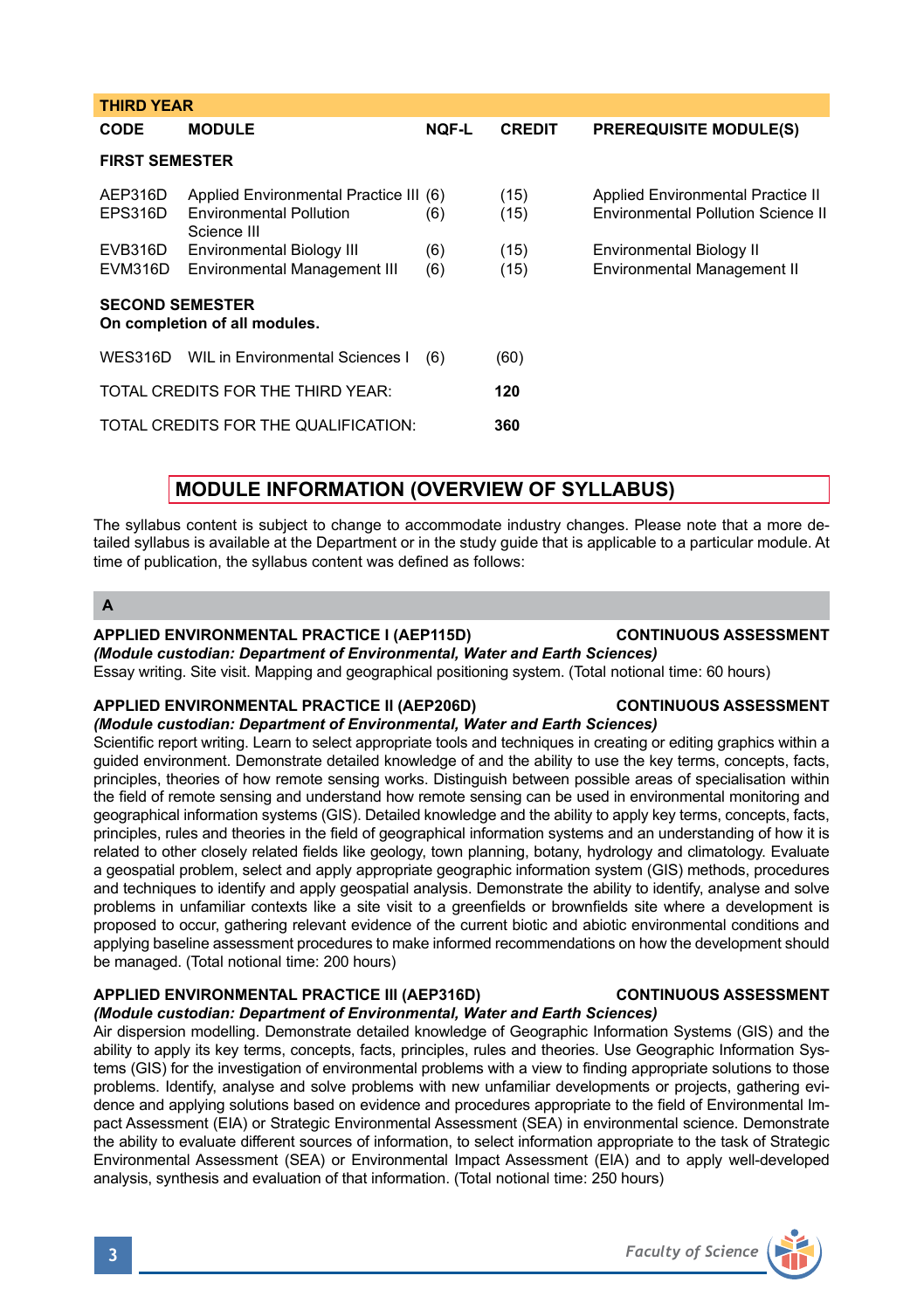# **COMMUNICATION FOR ACADEMIC PURPOSES (11P105X) 1 X 3-HOUR PAPER**

# *(Module custodian: Office of the Executive Dean)*

A workable knowledge of English is an essential skill for any graduate who is required to conduct themselves successfully in a professional working environment. This module will equip students with the competencies required to compose a selection of written texts related to communicating both internally and externally within a professional environment. In addition, the module includes strategies that are essential for the effective communication in various situations, including small groups to avoid unproductive conflict, a multicultural context, etc. (Total notional time: 100 hours)

# **COMPUTER LITERACY (CPL105X) CONTINUOUS ASSESSMENT**

# *(Module custodian: End User Computing Unit)*

This module provides students with foundational knowledge in computing fundamentals, essential digital skills in key applications based on MS Office Suite and network basics (i.e. MS Outlook and Internet). Online exams are mapped with End-User Computing: SAQA 49077 (61591) Core Element as well as Internet and Computing Core Certification (IC3). (Total notional time: 100 hours)

# **E**

# **ENVIRONMENTAL BIOLOGY I (EVB115D) 1 X 3-HOUR PAPER**

# *(Module custodian: Department of Environmental, Water and Earth Sciences)*

Terrestrial and aquatic ecosystems. Functioning and importance of ecosystems. Threats to ecosystems. Biomes of South Africa. South Africa's flora. South Africa's fauna. (Total notional time: 60 hours)

# **ENVIRONMENTAL BIOLOGY II (EVB206D)** 1 X 3-HOUR PAPER

# *(Module custodian: Department of Environmental, Water and Earth Sciences)*

Ecological principles. Organisms and the physical environment. Population ecology. Population's exploitation. Population's restoration and control. Community ecology. (Total notional time: 200 hours)

# **ENVIRONMENTAL BIOLOGY III (EVB316D)** 1 X 3-HOUR PAPER

# *(Module custodian: Department of Environmental, Water and Earth Sciences)*

Population genetics. Conservation genetics. Local and regional phylogenetics. Evolution. (Total notional time: 150 hours)

# **ENVIRONMENTAL EARTH STUDIES I (EVE115D) 1 A 3-HOUR PAPER**

# *(Module custodian: Department of Environmental, Water and Earth Sciences)*

Understand how the earth was formed. Know the solar system. Discuss the origin and function of the earth's magnetic field. Understand observations that led to the theory of plate tectonics. Discuss tectonic activities at different plate boundaries and how the impact on the different components of the environment i.e. hydrosphere, lithosphere, biosphere and atmosphere. Relate formation of sedimentary, igneous and metamorphic rocks to the different plate tectonics processes. Identify different minerals in hand specimen. Classify minerals on the basis of their chemistry. Relate chemistry of minerals to the impact they are likely to have on the environment. (Total notional time: 60 hours)

# **ENVIRONMENTAL EARTH STUDIES II (EVE206D) 1 X 3-HOUR PAPER**

# *(Module custodian: Department of Environmental, Water and Earth Sciences)*

Understand how the Earth is layered and how these layers influence the resulting rock. Apply their knowledge of weathering and products in understanding the behaviour of metals in the environment. Determine and monitor the flow of groundwater. Determine the sources of groundwater contamination and put in place mitigation plans. Discuss tectonic activities at different plate boundaries and how the impact on the different components of the environment i.e. hydrosphere, lithosphere, biosphere and atmosphere. Relate formation of sedimentary, igneous and metamorphic rocks to the different plate tectonics processes. Identify different rock samples in hand specimen. Classify rocks on the basis of their mineral composition, fabrics and chemistry. Relate chemistry of minerals to their likely impact on the environment. (Total notional time: 200 hours)

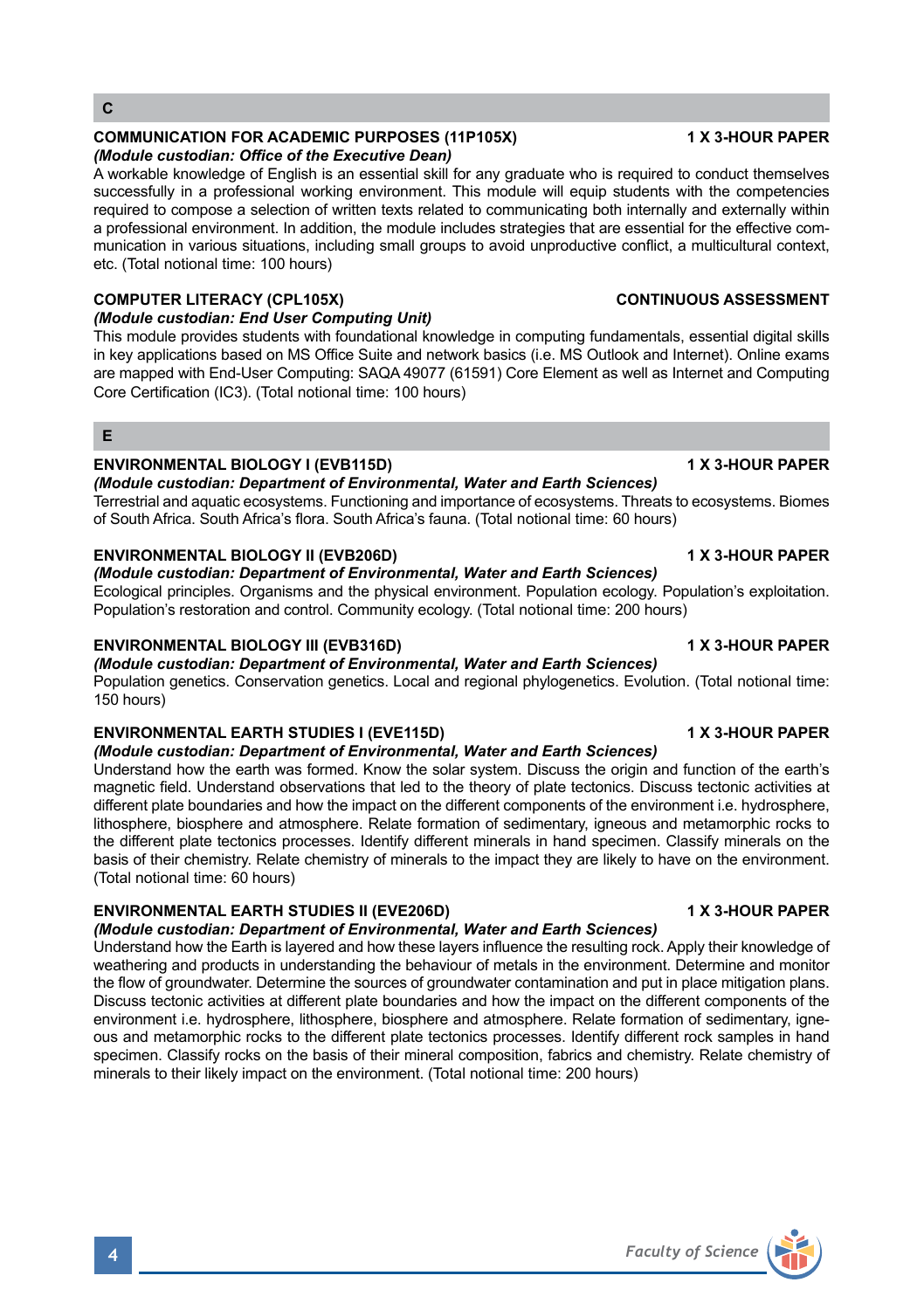# **ENVIRONMENTAL LEGAL PRACTICE II (ELP206D) 1 X 3-HOUR PAPER**

### *(Module custodian: Department of Environmental, Water and Earth Sciences)*

Sources and branches of law. The Constitution of South Africa. Basic environmental legal principles in South Africa. Water law in South Africa. Biodiversity law in South Africa. Air pollution management law in South Africa. Laws for EIAs in South Africa. Waste law in South Africa. Law on Rehabilitation and Soils in South Africa. Law on Energy Creation and Use in South Africa. (Total notional time: 200 hours)

# **ENVIRONMENTAL MANAGEMENT I (EVM115D) 1 X 3-HOUR PAPER**

*(Module custodian: Department of Environmental, Water and Earth Sciences)* Air pollution. Climate change. Water pollution. Renewable Energy. Human Population and Impacts on the environment. Sustainable cities. (Total notional time: 60 hours)

# **ENVIRONMENTAL MANAGEMENT II (EVM206D) 1 X 3-HOUR PAPER**

# *(Module custodian: Department of Environmental, Water and Earth Sciences)*

Introduction to Integrated Environmental Management tools. Environmental economics. Voluntary and Mandatory screening. Environmental management systems. Sustainability Reporting. Environmental Auditing. (Total notional time: 200 hours)

# **ENVIRONMENTAL MANAGEMENT III (EVM316D) 1 X 3-HOUR PAPER**

# *(Module custodian: Department of Environmental, Water and Earth Sciences)*

Define Integrated Environmental Management. Differentiate between Strategic Environmental Assessment and an Environmental Impact Assessment (EIA). Differentiate between a full EIA and Basic assessment process. Demonstrate an ability to compile a Basic Assessment using the provided template. Define Social Impact Assessment. Outline the SIA process and the legal mandate. Discuss the advantages of SIA. Describe the four stages of a Life Cycle Assessment. Discuss the benefits and limitations of LCA. Demonstrate knowledge of relevant terminology for Risk Assessment i.e. risk assessment, risk exposure, hazard. Describe the risk assessment process. Define relevant terminology, i.e. biocapacity, ecological footprint, ecological overshoot. Demonstrate knowledge of calculating ecological footprint. (Total notional time: 150 hours)

# **ENVIRONMENTAL POLLUTION SCIENCE II (EPS206D) 1 X 3-HOUR PAPER**

# *(Module custodian: Department of Environmental, Water and Earth Sciences)*

Introduction to air, water and soil pollution. Potable water and wastewater treatment. Introduction to thermal pollution. Introduction to waste management. Introduction to emerging persistent pollutants (EPP). Experimental component: sampling inorganic trace metals from environmental media and determining their concentration. (Total notional time: 200 hours)

# **ENVIRONMENTAL POLLUTION 1 X 3-HOUR PAPER AND PRACTICAL ASSESSMENT SCIENCE III (EPS316D)**

# *(Module custodian: Department of Environmental, Water and Earth Sciences)*

Advanced approaches to air, water, noise and soil pollution. Advanced approaches to wastewater treatment technologies. Advanced approaches to waste management. (Total notional time: 150 hours)

# **G**

# **GENERAL CHEMISTRY I (GCH105D) 1 X 3-HOUR PAPER**

# *(Module custodian: Department of Chemistry)*

The role and importance of chemistry in everyday life. Classification and properties of matter. Units of measurement. Atoms, molecules and ions. The modern view of atomic structure and the use of electron configurations in chemical bonding. The periodic table of elements. The use of IUPAC rules for naming inorganic compounds. Application of the mole concept in stoichiometric calculations. Reactions in aqueous solutions. Chemical equilibrium. Fundamental concepts in electrochemistry. Organic nomenclature. (Total notional time: 240 hours)

# **GENERAL MATHEMATICS I (GMA105D) 1 X 3-HOUR PAPER**

# *(Module custodian: Department of Mathematics and Statistics)*

Do numerical computations. Apply knowledge of mensuration to calculate perimeters, areas and volumes of two- and three-dimensional objects. Apply knowledge of functions and equations to solve well-defined problems. Use basic calculus rules to solve well-defined problems. Use Excel to organise given data in charts and calculate descriptive measures. Do basic regression analysis and curve fitting using Excel and a scientific calculator; and Implement basic probability theories to predict outcomes of events. (Total notional time: 240 hours)



# **5** *Faculty of Science*